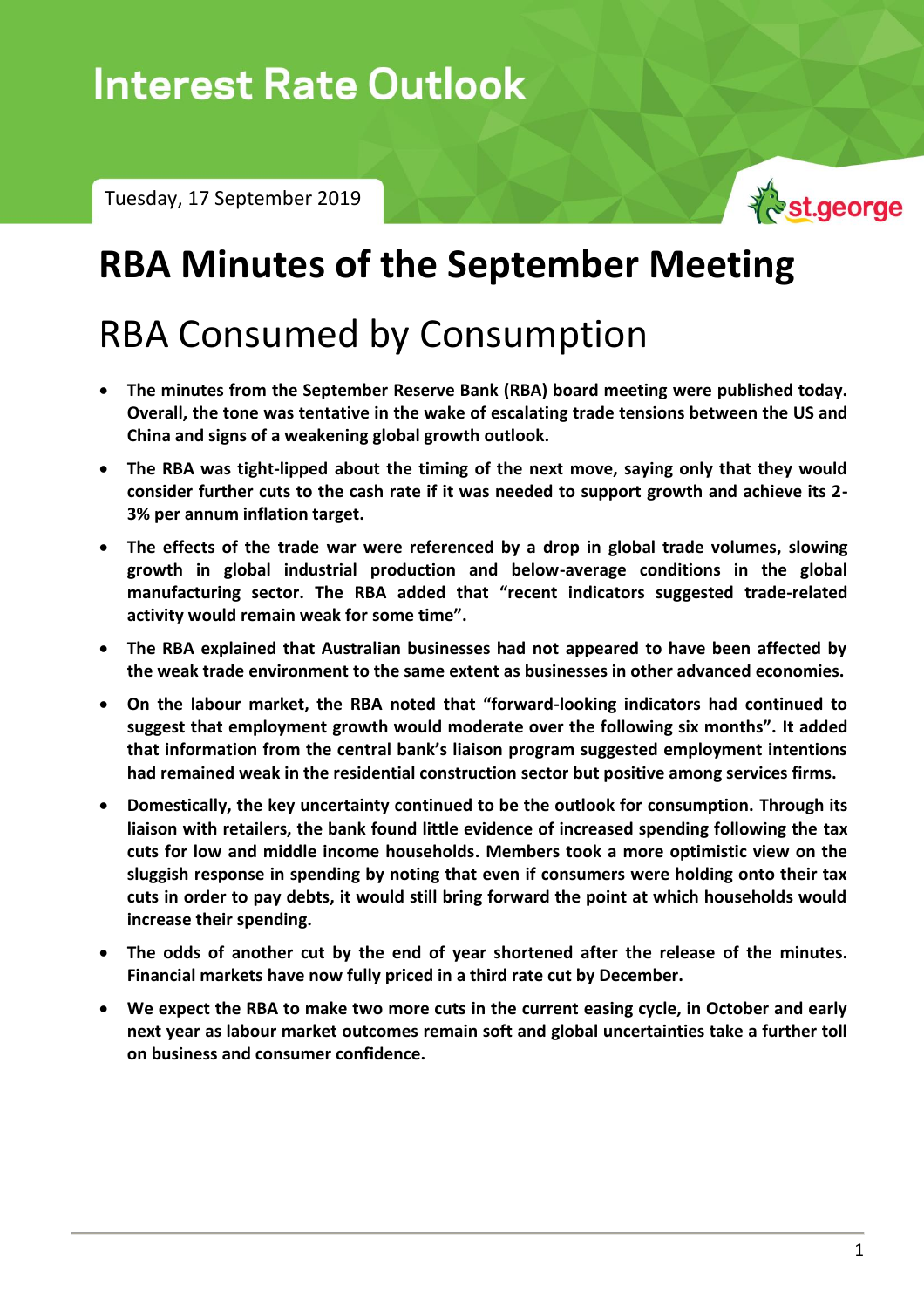Earlier today the Reserve Bank (RBA) published minutes from its board meeting on September 3. At this meeting, the RBA left the cash rate at an all-time low of 1.00% after easing by 25 basis points in both June and July.

The odds of another cut by the end of year shortened after the release of the minutes. Financial markets have now fully priced in a third rate cut by December.

The RBA was tight-lipped about the timing of the next move, saying that they would only consider further cuts to the cash rate if they were needed to support growth and achieve its 2-3% per annum inflation target.

The board meeting took place in the wake of the escalation of the US-China trade war during August and considerable discussion in the minutes was devoted to the trade tensions and their impact. The discussion on the trade war and external environment leaves the reader with the impression of a more pessimistic RBA on the global environment. On the domestic economy, the RBA was more mixed.

Global growth was no longer described as remaining reasonable in the August meeting minutes. Further, the labour markets in the major economies were no longer characterised as "strong". Instead, employment growth was described as remaining robust but having eased a little in recent months.

The RBA noted that US inflation has increased in recent months and recent and prospective tariffs could lift consumer price inflation in the US by ¼-½ percentage points over the next few years.

The RBA underscored the effects of the trade war by explaining that global trade volumes have dropped and weak external demand had been reflected in slowing growth in global industrial production and below-average conditions in the global manufacturing sector. The RBA added that "recent indicators suggested trade-related activity would remain weak for some time".

More importantly, the RBA minutes highlighted "growth in China had eased further", indicators were pointing to output growth slowing in India and "weak global trade had continued to weigh on growth in east Asia".

Trade developments have largely been calmer since the board meeting, but we see a risk of reescalation.

The RBA explained that Australian businesses had not appeared to have been affected by the weak trade environment to the same extent as businesses in other advanced economies.

On the labour market, the RBA noted that "forward-looking indicators had continued to suggest that employment growth would moderate over the following six months". The RBA added that information from the central bank's liaison program suggested employment intentions had remained weak in the residential construction sector but positive among services firms.

GDP growth was expected to be 0.5% in the June quarter and in the event, it was 0.5%, in line with the RBA's expectations.

In making its September decision, the RBA considered three key developments on the domestic front. The first was the labour market. While employment growth had continued to grow strongly, the unemployment rate had held steady at around 5.2% over recent months. The RBA Governor in speeches has indicated 4.5% is the desired rate of unemployment rate, as it is consistent with full employment.

The RBA's outlook for wages was soggy. The minutes noted that "wages growth had remained low" and, critically, "there were few indications that wage pressures were building". Underscoring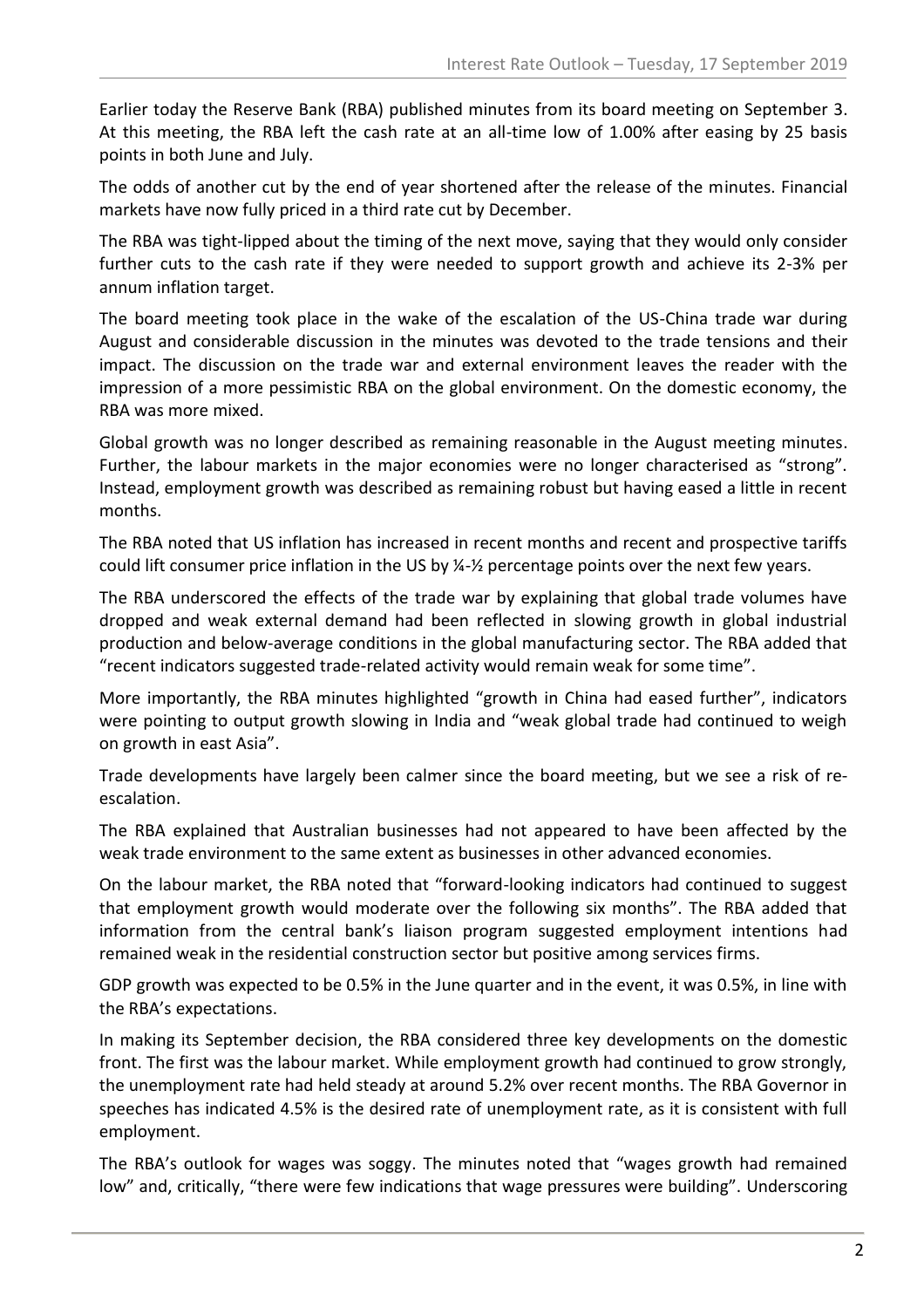the importance of labour market developments, the minutes then include "…a further gradual lift in wages growth would be a welcome development."

Second, the recent stabilisation in housing markets was acknowledged. It was noted that house prices in Sydney and Melbourne were recovering. There was some discussion about how the weakness in dwelling investment could "sow the seeds of an upswing in the housing price cycle"; a possible clue that the RBA is wary about the impact of further cuts on asset prices. Balancing this hawkish tone was the observation of low sales turnover and subdued credit growth, despite mortgage rates being at record low levels. Soft demand for credit from investors, as well as tight borrowing conditions for businesses were also flagged.

Third, the outlook for GDP growth was outlined. Supporting factors were the mining sector, the low level of interest rates, recent tax cuts and house price growth. Growth in the second quarter was boosted by exports and public demand, both of which had a temporary element through high iron ore prices and the rollout of the National Disability Insurance Scheme (NDIS).

Finally, the key uncertainty continued to be the outlook for consumption. From its current low base, the RBA expects household consumption to rebound, as disposable income picks up and improvements in the housing market encourage spending.

Retail sales volumes have been weak, despite the recent tax cuts for low and middle income households. Through its liaison with retailers, the bank found little evidence of increased spending following the cuts. Members took a more optimistic view on the sluggish response in spending by noting that even if consumers were holding onto their tax cuts in order to pay debts, it would still bring forward the point at which households would increase their spending.

The September minutes provide confirmation that the RBA sees downside risks to growth, particularly in the external environment. Overall, there remains considerable focus on the low level of interest rates both domestically and abroad, while the outlook for domestic growth remains mixed.

Given the lack of progress in reducing spare capacity in the labour market and persistently low inflation, further easing seems highly likely. On the question of timing, there were few clues about the precise month of the next cut. How the path of monetary policy proceeds from here depends a lot on consumption. The RBA expects a rebound, noting that it remains a key uncertainty. If spending remains subdued, it will add further impetus for more easing, and potentially the introduction of unconventional policies.

We expect the RBA to make two more cuts in the current easing cycle, in October and early next year as labour market outcomes remain soft and global uncertainties take a further toll on business and consumer confidence.

> **Besa Deda, Chief Economist** Ph: 02-8254-3251 **& Nelson Aston, Economist** Ph: 02-8254-1316